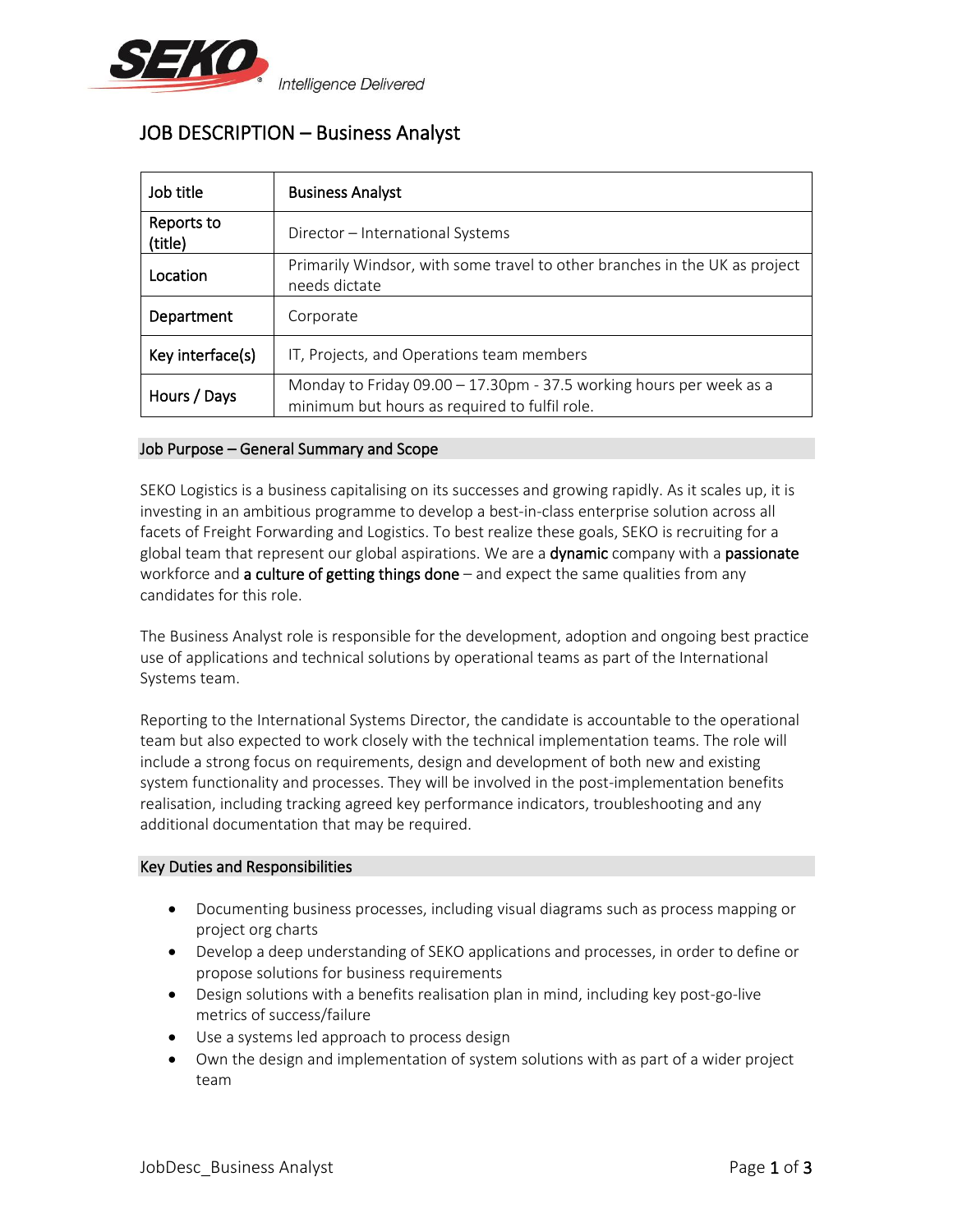- With support from the International Systems team lead operational deployment efforts for new or updated features / applications / processes
- Assist in the development and monitoring of audit systems required for ensuring minimum quality standards are met through the branches
- Assist with scripting test documentation based on the business needs and technical solutioning, as well sufficient understanding of the processes to document regression tests for future deployments
- Support leadership in change management activities
- Identify, manage and mitigate risks for a given change or deployment
- Identify opportunities for continuous improvement and optimisation, and where appropriate work with the International Systems team to realise enhancements rapidly and effectively
- Document changes to processes and procedures as they arise and ensure change logs are maintained
- Assist in the development and monitoring of audit systems required for ensuring deployments are successful, or identifying problems before they become endemic
- Comply with the Quality and Governance framework for project management, deployment and closure

## Qualifications and Key Skills

The requirements listed below are representative of the knowledge, skill and/or ability required. Reasonable accommodations may be made to enable individuals with assistive needs to perform essential functions.

The candidate must have:

- A Freight Forwarding and Logistics background
- Experience working with CargoWise One
- Experience of training and implementation of new systems, applications or processes
- Ability to prioritize, handle multiple projects simultaneously, and achieve goals on time.
- Ability to work independently with general guidance.
- Ability to work with cross-functional teams and lead projects in coordinating work of others.
- Excellent written and verbal communication skills
- Ability to establish and maintain effective working relationships with strategic partners, operational teams, internal technical resources and executive leadership

The candidate would ideally have

- Understanding of Process Mapping methodologies (BPMN 2.0)
- Understanding of Project Management methodologies (e.g. Prince2, Agile)
- Experience working with quality management methodologies (for example Lean, Lean Six Sigma, TPM, etc)
- Experience working with JIRA
- Ability to make presentations to internal and external audiences